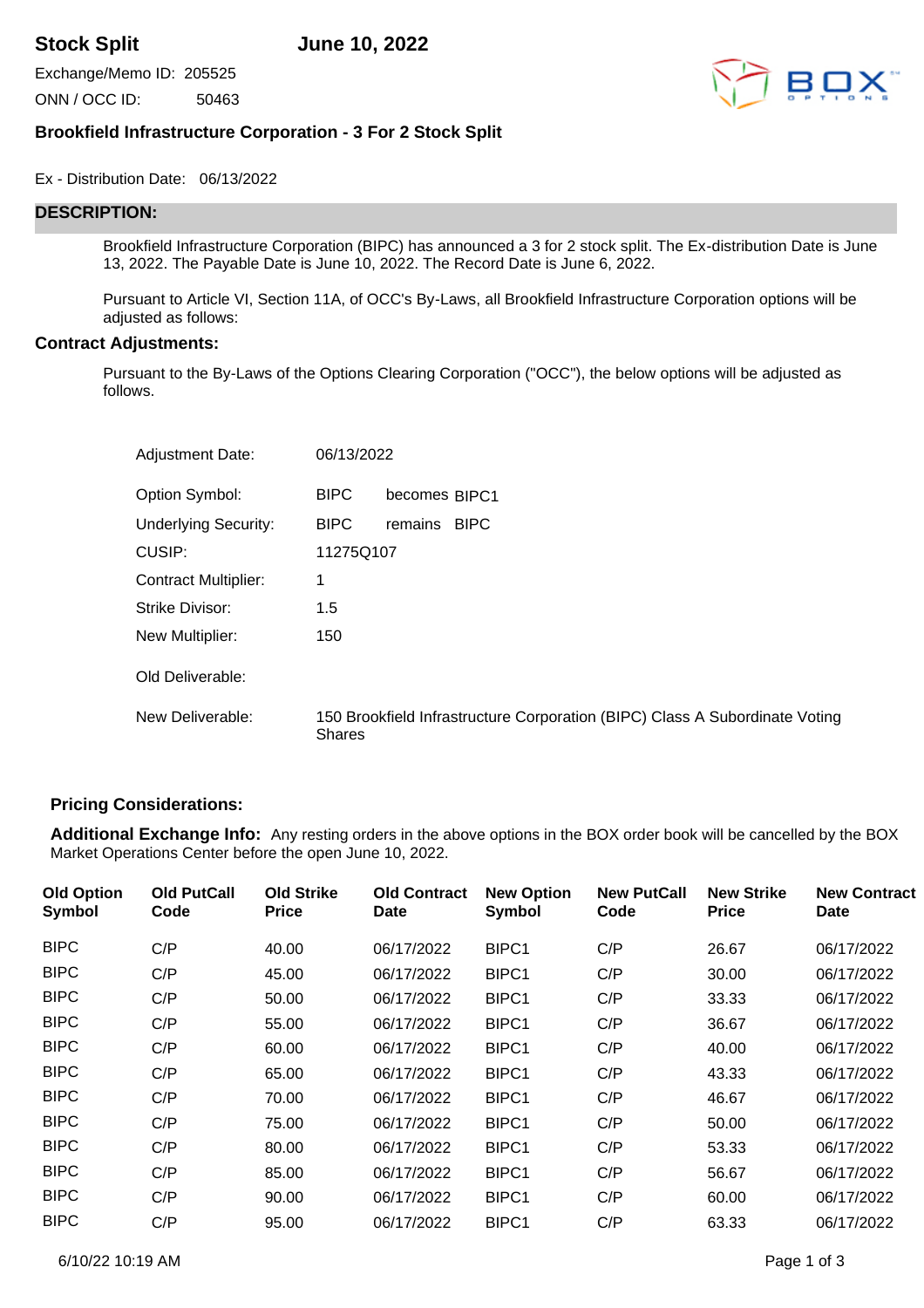| <b>Old Option</b><br><b>Symbol</b> | <b>Old PutCall</b><br>Code | <b>Old Strike</b><br><b>Price</b> | <b>Old Contract</b><br><b>Date</b> | <b>New Option</b><br><b>Symbol</b> | <b>New PutCall</b><br>Code | <b>New Strike</b><br><b>Price</b> | <b>New Contract</b><br><b>Date</b> |
|------------------------------------|----------------------------|-----------------------------------|------------------------------------|------------------------------------|----------------------------|-----------------------------------|------------------------------------|
| <b>BIPC</b>                        | C/P                        | 100.00                            | 06/17/2022                         | BIPC1                              | C/P                        | 66.67                             | 06/17/2022                         |
| <b>BIPC</b>                        | C/P                        | 105.00                            | 06/17/2022                         | BIPC1                              | C/P                        | 70.00                             | 06/17/2022                         |
| <b>BIPC</b>                        | C/P                        | 110.00                            | 06/17/2022                         | BIPC1                              | C/P                        | 73.33                             | 06/17/2022                         |
| <b>BIPC</b>                        | C/P                        | 35.00                             | 07/15/2022                         | BIPC1                              | C/P                        | 23.33                             | 07/15/2022                         |
| <b>BIPC</b>                        | C/P                        | 40.00                             | 07/15/2022                         | BIPC1                              | C/P                        | 26.67                             | 07/15/2022                         |
| <b>BIPC</b>                        | C/P                        | 45.00                             | 07/15/2022                         | BIPC1                              | C/P                        | 30.00                             | 07/15/2022                         |
| <b>BIPC</b>                        | C/P                        | 50.00                             | 07/15/2022                         | BIPC1                              | C/P                        | 33.33                             | 07/15/2022                         |
| <b>BIPC</b>                        | C/P                        | 55.00                             | 07/15/2022                         | BIPC1                              | C/P                        | 36.67                             | 07/15/2022                         |
| <b>BIPC</b>                        | C/P                        | 60.00                             | 07/15/2022                         | BIPC1                              | C/P                        | 40.00                             | 07/15/2022                         |
| <b>BIPC</b>                        | C/P                        | 65.00                             | 07/15/2022                         | BIPC1                              | C/P                        | 43.33                             | 07/15/2022                         |
| <b>BIPC</b>                        | C/P                        | 70.00                             | 07/15/2022                         | BIPC1                              | C/P                        | 46.67                             | 07/15/2022                         |
| <b>BIPC</b>                        | C/P                        | 75.00                             | 07/15/2022                         | BIPC1                              | C/P                        | 50.00                             | 07/15/2022                         |
| <b>BIPC</b>                        | C/P                        | 80.00                             | 07/15/2022                         | BIPC1                              | C/P                        | 53.33                             | 07/15/2022                         |
| <b>BIPC</b>                        | C/P                        | 85.00                             | 07/15/2022                         | BIPC1                              | C/P                        | 56.67                             | 07/15/2022                         |
| <b>BIPC</b>                        | C/P                        | 90.00                             | 07/15/2022                         | BIPC1                              | C/P                        | 60.00                             | 07/15/2022                         |
| <b>BIPC</b>                        | C/P                        | 95.00                             | 07/15/2022                         | BIPC1                              | C/P                        | 63.33                             | 07/15/2022                         |
| <b>BIPC</b>                        | C/P                        | 100.00                            | 07/15/2022                         | BIPC1                              | C/P                        | 66.67                             | 07/15/2022                         |
| <b>BIPC</b>                        | C/P                        | 105.00                            | 07/15/2022                         | BIPC1                              | C/P                        | 70.00                             | 07/15/2022                         |
| <b>BIPC</b>                        | C/P                        | 35.00                             | 10/21/2022                         | BIPC1                              | C/P                        | 23.33                             | 10/21/2022                         |
| <b>BIPC</b>                        | C/P                        | 40.00                             | 10/21/2022                         | BIPC1                              | C/P                        | 26.67                             | 10/21/2022                         |
| <b>BIPC</b>                        | C/P                        | 45.00                             | 10/21/2022                         | BIPC1                              | C/P                        | 30.00                             | 10/21/2022                         |
| <b>BIPC</b>                        | C/P                        | 50.00                             | 10/21/2022                         | BIPC1                              | C/P                        | 33.33                             | 10/21/2022                         |
| <b>BIPC</b>                        | C/P                        | 55.00                             | 10/21/2022                         | BIPC1                              | C/P                        | 36.67                             | 10/21/2022                         |
| <b>BIPC</b>                        | C/P                        | 60.00                             | 10/21/2022                         | BIPC1                              | C/P                        | 40.00                             | 10/21/2022                         |
| <b>BIPC</b>                        | C/P                        | 65.00                             | 10/21/2022                         | BIPC1                              | C/P                        | 43.33                             | 10/21/2022                         |
| <b>BIPC</b>                        | C/P                        | 70.00                             | 10/21/2022                         | BIPC1                              | C/P                        | 46.67                             | 10/21/2022                         |
| <b>BIPC</b>                        | C/P                        | 75.00                             | 10/21/2022                         | BIPC1                              | C/P                        | 50.00                             | 10/21/2022                         |
| <b>BIPC</b>                        | C/P                        | 80.00                             | 10/21/2022                         | BIPC1                              | C/P                        | 53.33                             | 10/21/2022                         |
| <b>BIPC</b>                        | C/P                        | 85.00                             | 10/21/2022                         | BIPC1                              | C/P                        | 56.67                             | 10/21/2022                         |
| <b>BIPC</b>                        | C/P                        | 90.00                             | 10/21/2022                         | BIPC1                              | C/P                        | 60.00                             | 10/21/2022                         |
| <b>BIPC</b>                        | C/P                        | 95.00                             | 10/21/2022                         | BIPC1                              | C/P                        | 63.33                             | 10/21/2022                         |
| <b>BIPC</b>                        | C/P                        | 100.00                            | 10/21/2022                         | BIPC1                              | C/P                        | 66.67                             | 10/21/2022                         |
| <b>BIPC</b>                        | C/P                        | 40.00                             | 01/20/2023                         | BIPC1                              | C/P                        | 26.67                             | 01/20/2023                         |
| <b>BIPC</b>                        | C/P                        | 45.00                             | 01/20/2023                         | BIPC1                              | C/P                        | 30.00                             | 01/20/2023                         |
| <b>BIPC</b>                        | C/P                        | 50.00                             | 01/20/2023                         | BIPC1                              | C/P                        | 33.33                             | 01/20/2023                         |
| <b>BIPC</b>                        | C/P                        | 55.00                             | 01/20/2023                         | BIPC1                              | C/P                        | 36.67                             | 01/20/2023                         |
| <b>BIPC</b>                        | C/P                        | 60.00                             | 01/20/2023                         | BIPC1                              | C/P                        | 40.00                             | 01/20/2023                         |
| <b>BIPC</b>                        | C/P                        | 65.00                             | 01/20/2023                         | BIPC1                              | C/P                        | 43.33                             | 01/20/2023                         |
| <b>BIPC</b>                        | C/P                        | 70.00                             | 01/20/2023                         | BIPC1                              | C/P                        | 46.67                             | 01/20/2023                         |
| <b>BIPC</b>                        | C/P                        | 75.00                             | 01/20/2023                         | BIPC1                              | C/P                        | 50.00                             | 01/20/2023                         |
| <b>BIPC</b>                        | C/P                        | 80.00                             | 01/20/2023                         | BIPC1                              | C/P                        | 53.33                             | 01/20/2023                         |
| <b>BIPC</b>                        | C/P                        | 85.00                             | 01/20/2023                         | BIPC1                              | C/P                        | 56.67                             | 01/20/2023                         |
| <b>BIPC</b>                        | C/P                        | 90.00                             | 01/20/2023                         | BIPC1                              | C/P                        | 60.00                             | 01/20/2023                         |
| <b>BIPC</b>                        | C/P                        | 95.00                             | 01/20/2023                         | BIPC1                              | C/P                        | 63.33                             | 01/20/2023                         |
| <b>BIPC</b>                        | C/P                        | 100.00                            | 01/20/2023                         | BIPC1                              | C/P                        | 66.67                             | 01/20/2023                         |